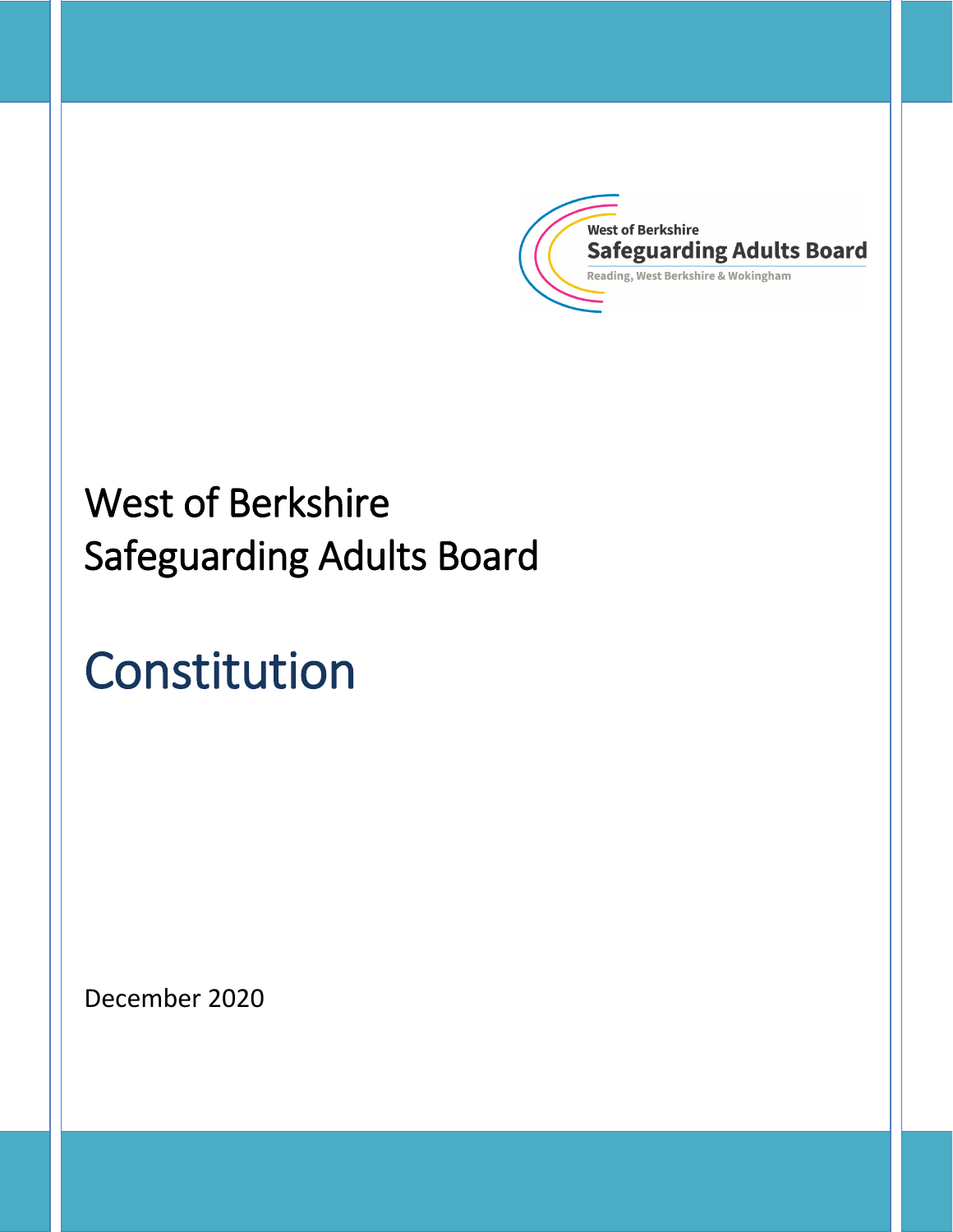# Contents

| 1. Purpose                       |         | Page 3  |
|----------------------------------|---------|---------|
| 2. Function of the Board         |         | Page 4  |
| 3. Governance and Accountability |         | Page 5  |
| 4. Structure of the Board        |         | Page 8  |
| 5. Subgroups                     |         | Page 11 |
| 6. Strategic Plan                |         | Page 12 |
| 7. Annual Report                 |         | Page 13 |
| 8. Funding                       |         | Page 13 |
| Appendices                       |         |         |
| A - Memorandum of Understanding  | Page 14 |         |
| B - S45 of the Care Act          | Page 17 |         |
| C - Information Sharing Protocol | Page 18 |         |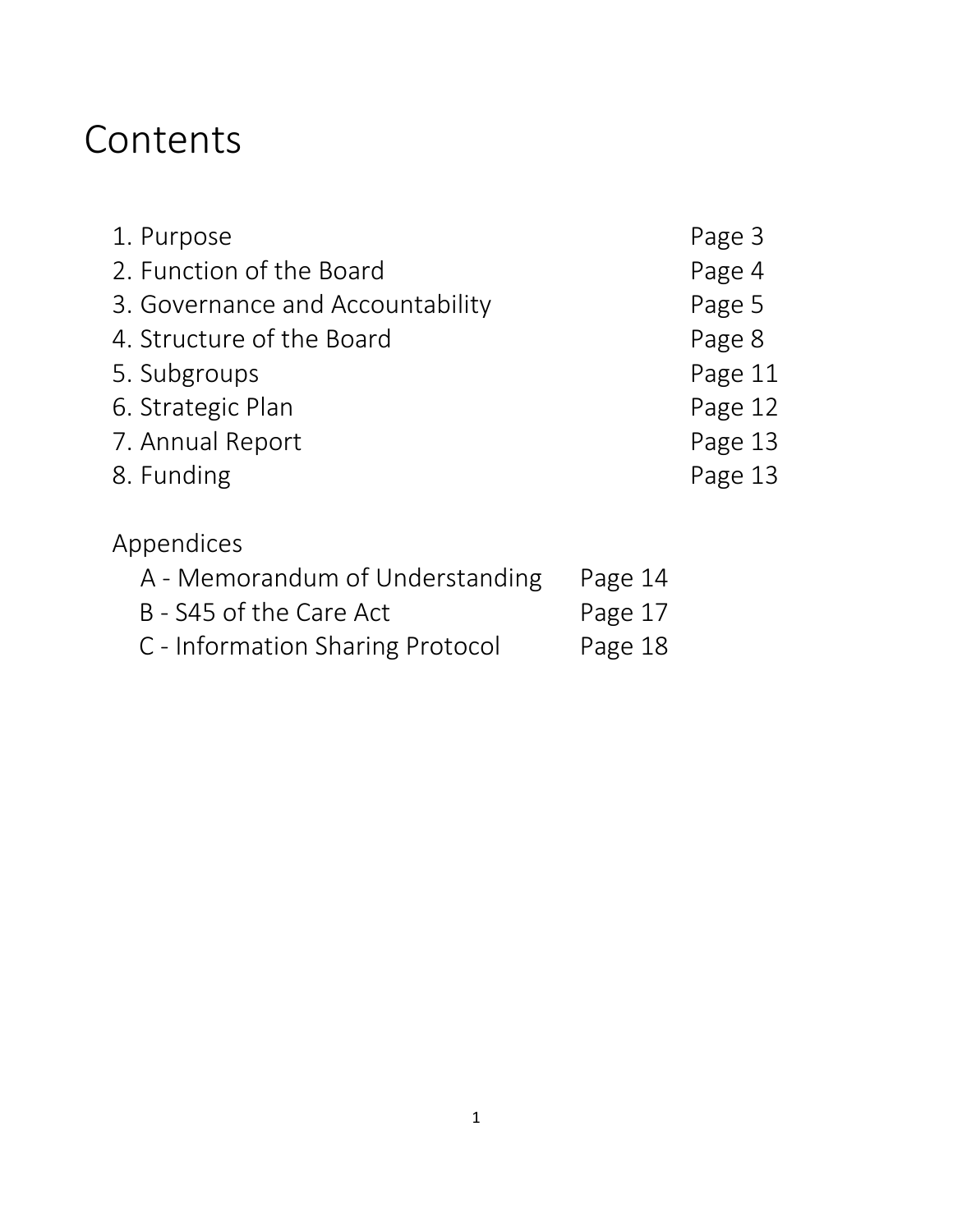# West of Berkshire Safeguarding Adults Board Constitution

- The following SAB partner agencies have signed up to the West of Berkshire SAB Constitution:
- Berkshire Healthcare Foundation Trust
- Berkshire Clinical Commissioning Groups
- Community Rehabilitation Service for Thames Valley
- Emergency Duty Service
- National Probation Service
- Reading Borough Council
- Royal Berkshire Fire and Rescue Service
- Royal Berkshire NHS Foundation Trust
- South Central Ambulance Trust
- Thames Valley Community Rehabilitation Company
- Thames Valley Police
- West Berkshire District Council
- Wokingham Borough Council
- NHS England Thames Valley Area Team
- Healthwatch Reading, West Berkshire and Wokingham
- Voluntary Care Sector Reading, West Berkshire and Wokingham

The Constitution will be reviewed annually.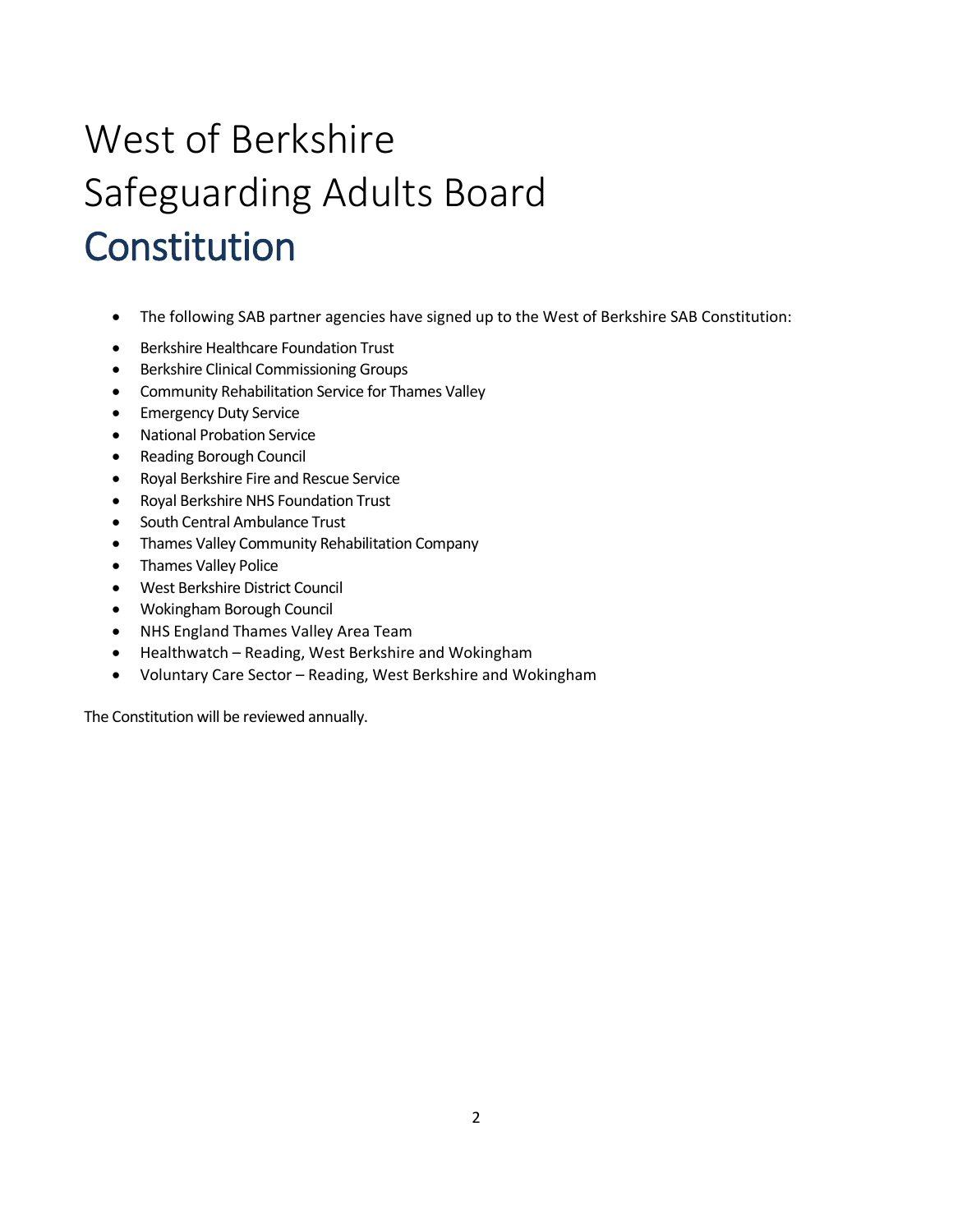# **1 PURPOSE**

The West of Berkshire SAB covers the three Local Authority areas of Reading, West Berkshire and Wokingham.

The West of Berkshire Safeguarding Adults Board (SAB) is established in line with duties set out in s43 and Schedule 2 of the Care Act 2014 as the statutory mechanism for agreeing how partner agencies cooperate to protect adults at risk, prevent neglect and abuse and promote the wellbeing of adults in its area.

Statutory safeguarding responsibilities arise where there is reasonable cause to suspect that an adult:

a) Has needs for care and support (whether or not the authority is meeting any of those needs);

b) Is experiencing, or is at risk of, abuse or neglect; and

c) As a result of those needs is unable to protect himself or herself against the abuse or neglect or the risk of it.

The SAB's objective is to ensure that local safeguarding arrangements and partnerships act to help and protect adults at risk of, or experiencing, neglect and/or abuse, hereafter referred to as *adult*.

The SAB is a multi-agency strategic partnership made up of senior officers within adult social care, criminal justice, health, housing, community safety, voluntary organisations and service user representative groups. It coordinates the strategic development of adult safeguarding across the West of Berkshire and ensures the effectiveness of the work undertaken by partner agencies in the area.

In achieving the above, the following six key principles must be followed:

**Empowerment**: Presumption of person led decisions and informed consent.

**Prevention**: It is better to take action before harm occurs.

**Proportionality:** The least intrusive response appropriate to the risk presented.

**Protection**: Support and representation for those in greatest need.

**Partnership**: Local solutions through services working with communities.

**Accountability**: Accountability and transparency in delivering safeguarding.

The SAB has agreed to a common objective for the workforce across the West of Berkshire which is:

Safeguarding, the protection of people at risk is everyone's business. Risk comes in many forms and is not always obvious.

We ask all our staff:

- To demonstrate an understanding of Safeguarding within your role;
- To be proactive in identifying people at risk;
- To take responsibility, assess and take positive action to keep people safe;
- To fully report and refer, both internally and to relevant partner agencies.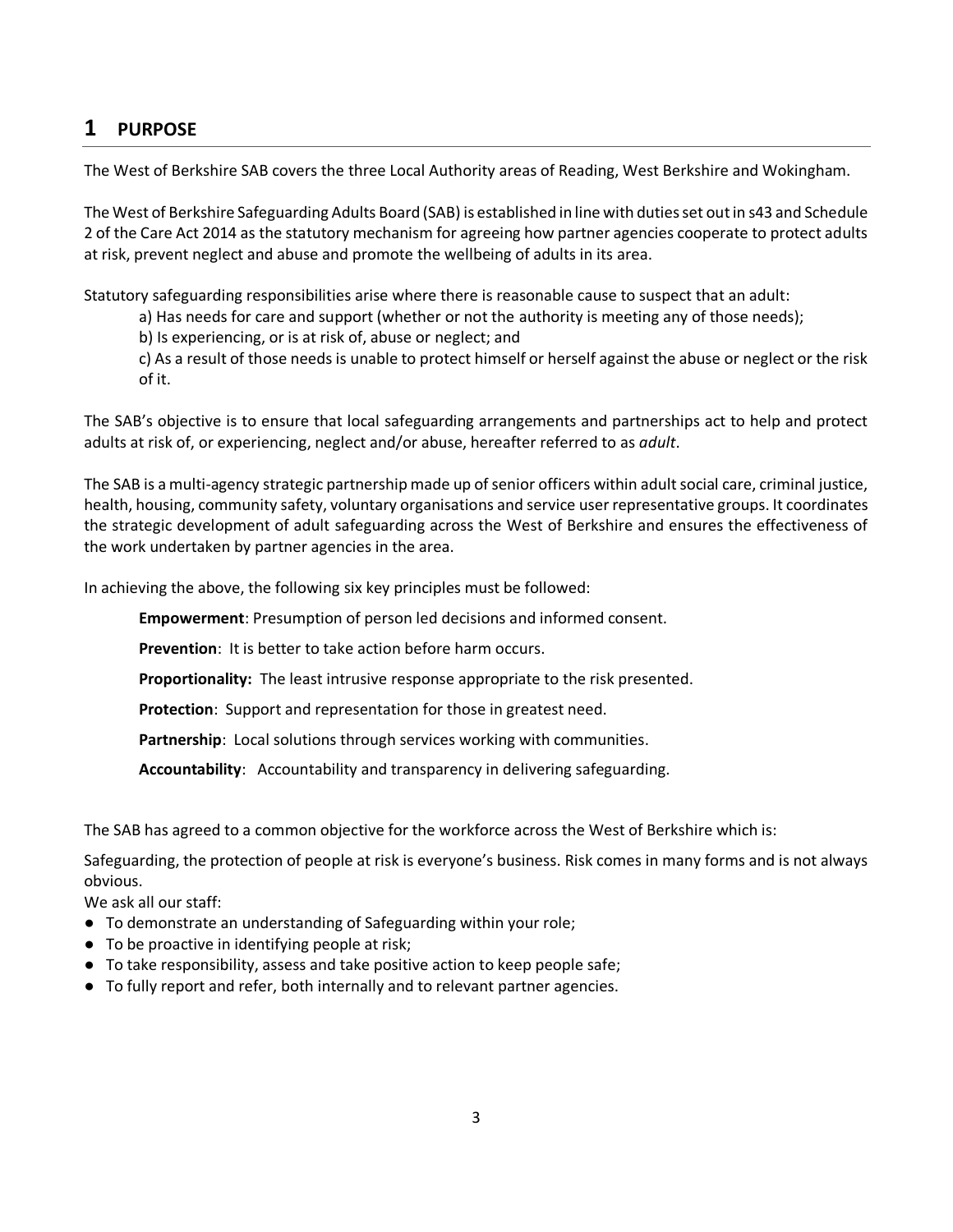## **2 FUNCTION OF THE BOARD**

The core duties of the SAB are set out in chapter 14 of the Care Act Guidance, issued under s78 Care Act 2014 which requires that Boards:

- Publish a Strategic Plan for each financial year detailing how it will meet its main objectives and what the members will do to achieve this.
- Publish an Annual Report detailing what the SAB has done during the year to achieve its main objectives and what each member has done to implement its Strategic Plan. The Annual Report will also set out the findings of any Safeguarding Adults Review completed during the year and the subsequent actions arising from the reviews.
- Conduct any Safeguarding Adults Reviews, in accordance with s44 Care Act.

The SAB has a unique statutory role in ensuring that partners have effective safeguarding arrangements in place and are cooperating and assisting with the planning and delivery of services for adults who may be in need of care and support. The Board must be able to form a view of the quality of local activity, challenge organisations as necessary and speak with an independent voice.

The key functions of the SAB are to:

- Offer advice and assistance regarding safeguarding responsibilities and promote the understanding that '**safeguarding is everyone's responsibility'**.
- Co-ordinate what is done by each person or body represented on the Board for the purposes of safeguarding and promoting the welfare of adults in the area ; and
- Ensure the effectiveness of what is done by each person or body for that purpose.

In order to deliver these functions, the SAB will *develop* policies and procedures and, where relevant, *oversee* the development of policies and procedures within partner agencies to:

- Establish ways of analysing and interrogating data on safeguarding notifications and completed enquiries which increases the SAB's understanding of the prevalence of abuse and neglect locally that builds up a picture over time.
- Hold partners to account and gain assurance of the effectiveness of its arrangements for safeguarding adults.
- Determine its arrangements for peer review and self-audit.
- Establish mechanisms for developing policies and strategies for protecting adults which should also take account of the views of adults who have needs for care and support, their families, advocates and carer representatives.
- Develop preventative strategies that aim to reduce instances of abuse and neglect in its area.
- Identify types of circumstances giving grounds for concern and when they should be considered as a referral to the local authority as an enquiry, including referral pathways and thresholds for intervention.
- Formulate guidance about the arrangements for managing adult safeguarding, and dealing with complaints, grievances and professional and administrative malpractice in relation to safeguarding adults.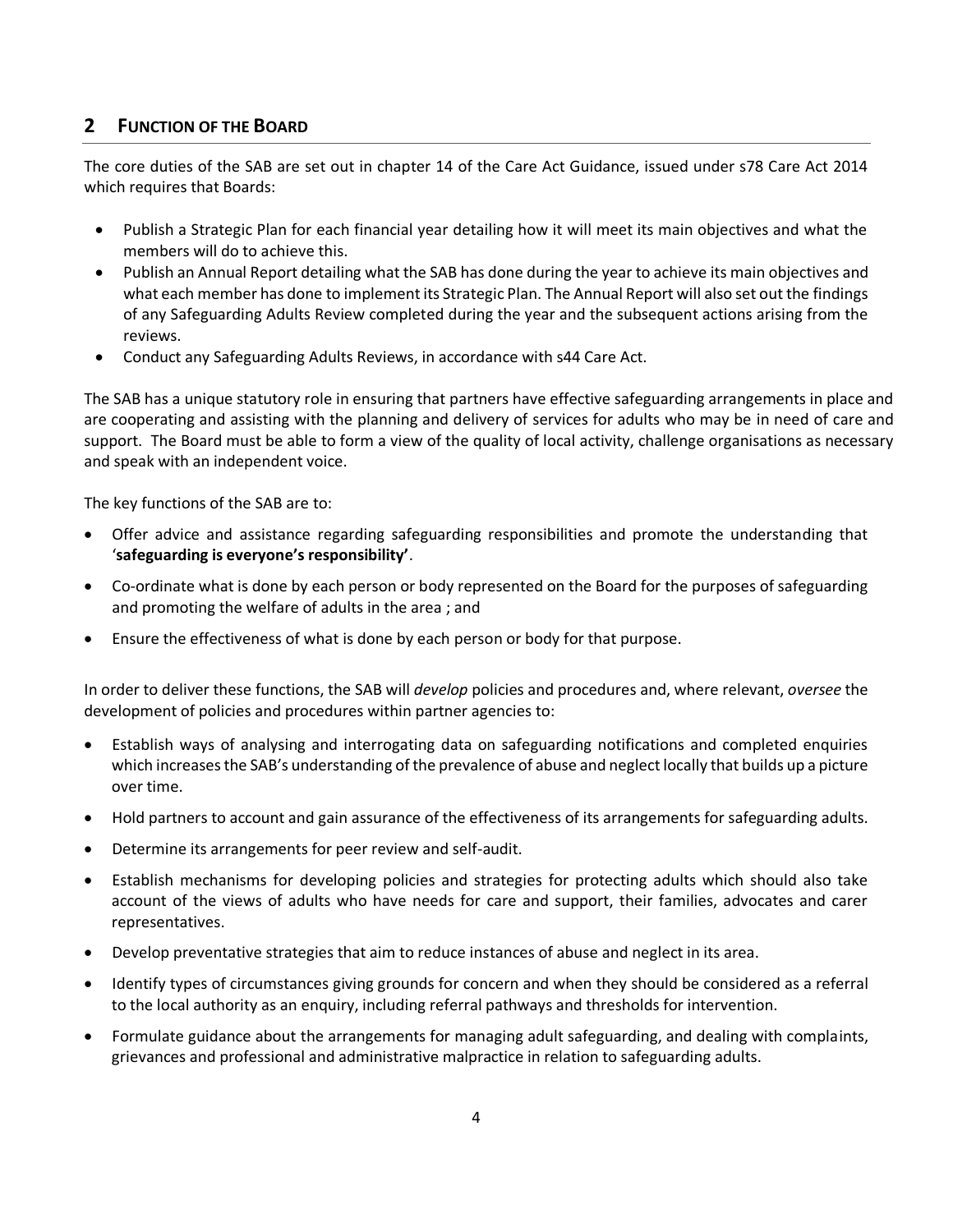- Develop strategies to deal with the impact of issues of race, ethnicity, religion, gender, sexual orientation, age, disadvantage and disability on abuse and neglect.
- Balance the requirements of confidentiality with the consideration that, to protect adults, it may be necessary to share information on a 'need-to-know basis'.
- Identify mechanisms for monitoring and reviewing the implementation and impact of policy and training.
- Carry out Safeguarding Adult Reviews and advise Board Partners on lessons to be learned.
- Publish a Strategic Plan and an Annual Report.
- Evidence how SAB members have challenged one another.
- The Board will engage in any other activity that facilitates the achievement of its objectives.

#### **3 GOVERNANCE AND ACCOUNTABILITY**

#### **3.1 BOARD MEMBERS**

Board Members represent their agencies and must be of sufficient seniority to do so, and they also have a responsibility to ensure effective safeguarding within their agencies and across partner agencies.

#### **3.2 DECLARATION OF POTENTIAL CONFLICTS OF INTEREST**

If there is any possibility of conflict of interest, the Board member should declare their interests to the Board Chair.

#### **3.3 RELATIONSHIP WITH OTHER STRATEGIC BOARDS**

In order to ensure an ongoing and direct relationship with other key strategic Boards and bodies the Board will have in place protocols to outline its relationship with the LSC Partnerships, the Health and Well Being Boards and the Community Safety Partnerships in the area.

The Board's Annual Report will be submitted to these Boards on an annual basis. Similarly the other Boards will submit their annual reports to the SAB.

The Board's Chair will raise any concerns the SAB may have regarding the effectiveness of the arrangements these Boards and Partnerships or their members in safeguarding adults.

#### **3.4 ACCOUNTABILITY**

The SAB is accountable to the Chief Executives of the Councils and Lead Members for Adult Social Care in respect of its governance. However, the SAB will act independently in respect of monitoring safeguarding arrangements and it is within its remit to scrutinise the safeguarding arrangements of all responsible organisations within the West of Berkshire.

The Board is accountable to its core funding partners and as good practice the Strategic Plan, Annual Report and the Business Plan will be shared with all the executive bodies of partner agencies.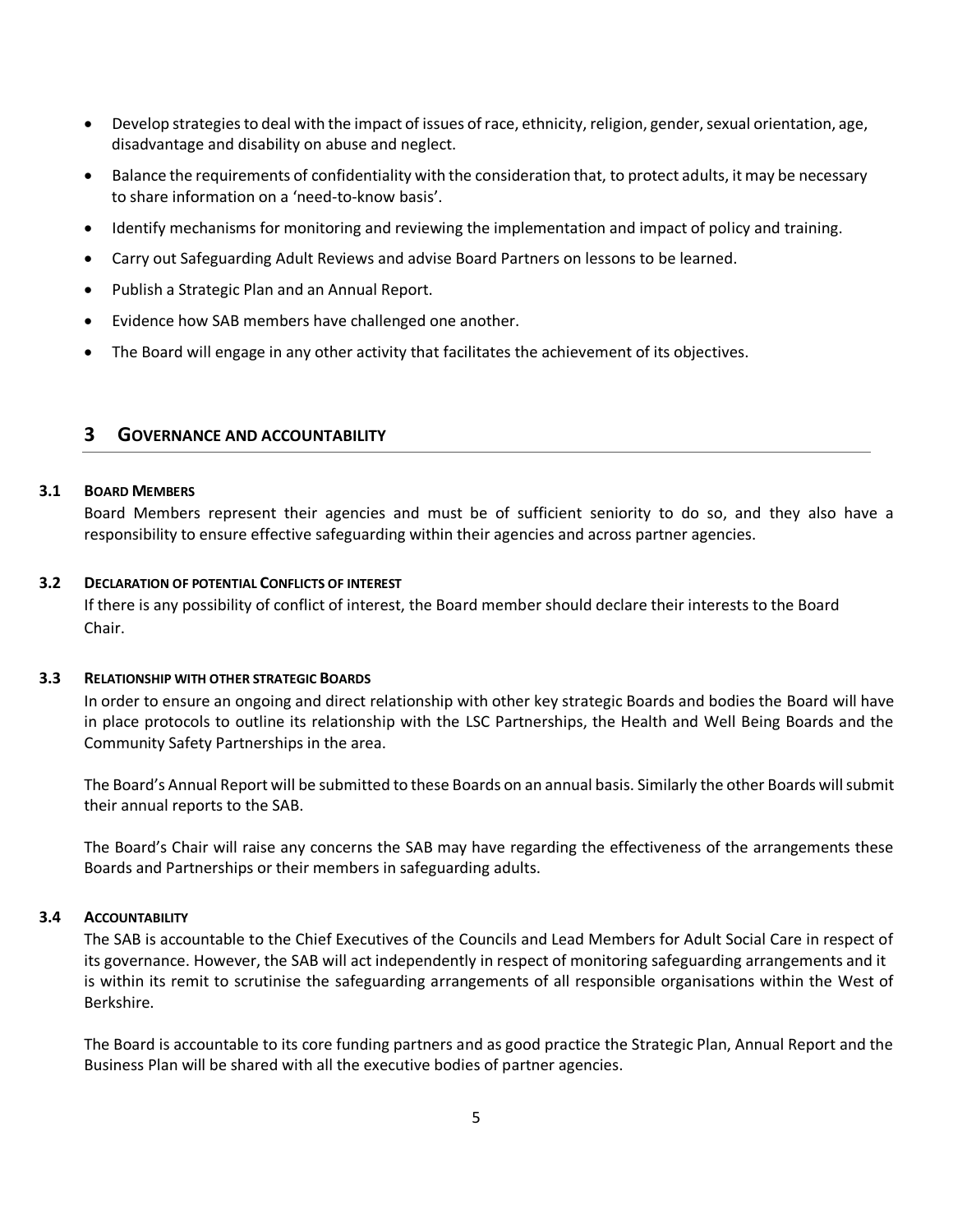It is the responsibility of the Chief Executive Officer and the Lead Member for Adult Social Care, as well as of partner agencies to ensure that an effective local Safeguarding Adults Board is in place.

#### **3.5 THE ROLE OF ELECTED MEMBERS AND NON-EXECUTIVE DIRECTORS**

The West of Berkshire SAB covers three Local Authority areas and as such has three Directors and three Lead Members of Adult Social Care. The Board is equally accountable to each of the three areas.

The Lead Members for Adult Social Care are politically accountable for ensuring the local authorities fulfil their legal responsibilities for safeguarding and promoting the welfare of adults and should provide the political leadership needed for the effective co-ordination of work with other agencies with safeguarding responsibilities and should be a 'participant observer' member of the SAB. As such, the Lead Member will attend meetings as an observer when the meeting is held in their area, receive all written reports, engage in discussions, ask questions and seek clarity, but will not be part of the decision-making process and thus will have the independence to challenge when necessary from a well-informed position.

The Lead Member for Adult Social Care in each Local Authority will pay particular attention to how the Local Authority is fulfilling its responsibilities to safeguard and promote the welfare of adults.

Other Local Authority elected members and non-executive directors of other Board partners cannot be members of the West of Berkshire SAB.

The Lead Member for Adult Social Care can ask to speak to the Chair in order to seek the Chair's view on the Board's effectiveness and whether partners are fulfilling their responsibilities. The Lead Member should inform the Director of Adult Social Care of their intention to do so. The Chair may also contact the Lead Member and should likewise inform the Director of Adult Social Care.

#### **3.6 THE FUNCTION OF CHALLENGE**

One of the primary functions of the West of Berkshire SAB is to set in place quality assurance mechanisms to monitor the effectiveness of work carried out by the partners to safeguard and promote the well-being of adults. This covers not just the quality of the joint work that goes on between partner agencies, but also the quality of the work within individual agencies.

The West of Berkshire SAB will receive and scrutinise regular quality-assurance reports by individual agencies to identify good practice and highlight any shortcomings within those agencies. If shortcomings are identified, the SAB and the agency in question will agree a remedial action plan. The implementation and resulting impact of the action plan will be reviewed by the SAB.

If a Board partner is found not to be performing effectively in safeguarding and promoting the welfare of adults, and the SAB is not convinced of the adequacy of the planned action to improve practice, the Chair, in consultation with the relevant Director of Adult Social Care, will seek to provide support and ensure adequate action is taken to improve practice.

Whilst the West of Berkshire SAB has a role in coordinating and ensuring the effectiveness of work by local individuals and organisations in relation to safeguarding and promoting the welfare of adults, it is not accountable for their operational work. Each Board partner has their own existing lines of accountability for safeguarding and promoting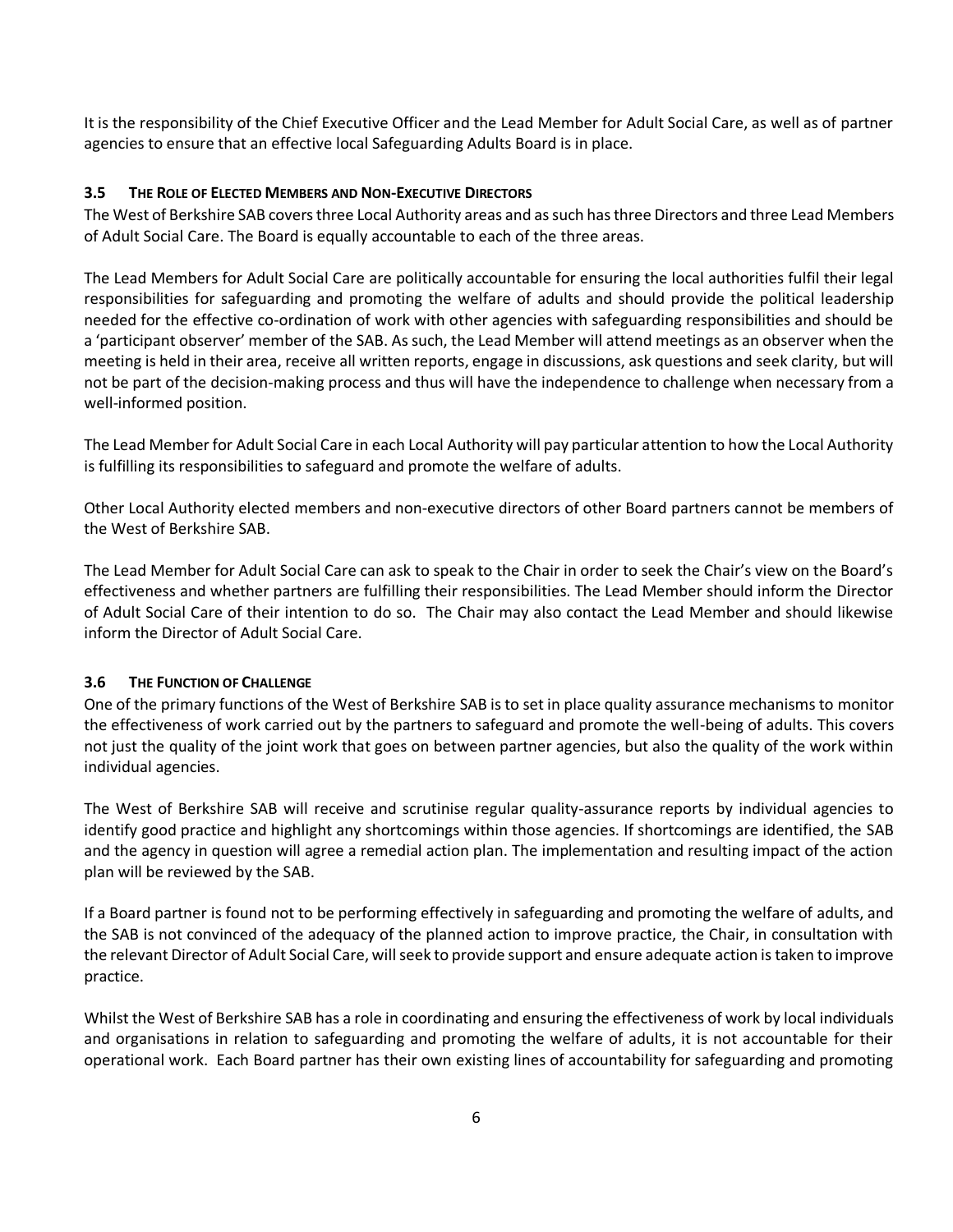the welfare of adults by their services. The West of Berkshire SAB does not have the power to direct other organisations.

#### **3.7 DISPUTE RESOLUTION BETWEEN BOARD PARTNERS**

The SAB always seeks to operate on a consensus basis. If it is not possible to reach a consensus, members will be required to undertake a formal vote on a simple majority basis which will be recorded. Each statutory agency's representative in attendance will have a single vote. Where there is more than one representative from a statutory agency the attendee with the most senior role will have the right to vote. In regard to Local Authorities, it is expected that the casting vote will sit with the Director of Adult Social Care or a representative delegated by them. In the event of a tied vote the Chair will have the casting vote.

If there is a dispute between Board partners, dispute resolution procedures will be followed. Within 28 days of the Board determining that a dispute exists, the West of Berkshire SAB Chair, in consultation with the Directors of Adult Social Care, will convene a joint meeting of the parties in dispute. This should take place as soon as is reasonably practicable, but within three months. In most cases the Chair of the SAB will chair the meeting. The agenda will be agreed jointly by the Chair and the parties in dispute. The aim of this meeting is for both parties to agree a formula for resolving the dispute, or agree the issues that separate them and possible ways forward.

Where there is no agreement, either party may suggest to the Chair that an independent mediator be appointed to resolve the dispute; this course of action requires the agreement of the partners. If they cannot agree this within 28 days, the Chair, in consultation and agreement with the Directors of Adult Social Care may refer the dispute to a Chartered Institute for Arbitrators to be resolved.

If there is a dispute between a West of Berkshire SAB partner and the Chair similar dispute resolution procedures will be followed. The Director of Adult Social Care will convene a joint meeting of the parties in dispute within the same timescales and with the same aims as above. Where there is no agreement, either party may suggest to the Director of Adult Social Care that an independent mediator be appointed. If the partners cannot agree this within 28 days the Director of Adult Social Care, in consultation with the Chief Executive, may refer the dispute to the Chartered Institute for Arbitrators to be resolved.

#### **3.8 ROLE OF INDEPENDENT CHAIR**

The Chair is appointed by the Chief Executive of the Local Authority following a recommendation from a panel made up of relevant partners from the SAB. There will be a clear role description for the Chair. The Chair's role will include the requirement to challenge partner agencies at a senior level where there are concerns about safeguarding performance or systems. The Chair will provide independent leadership and strategic vision to the SAB and ensure that the SAB has an independent, objective and authoritative identity.

The Chair is responsible for chairing all main West of Berkshire SAB meetings. The Chair will agree the agenda and correct and agree the minutes. The Chair will represent the Board at formal meetings with other Partnerships and scrutiny bodies.

The Chair will present an Annual Report of the West of Berkshire SAB's activities, including an assessment of the effectiveness of the local safeguarding arrangements and the challenges for the next year to relevant statutory bodies.

The Chair is also responsible for raising safeguarding issues with relevant statutory bodies as the representative of the West of Berkshire SAB and challenging the Board and its members if these are not addressed appropriately.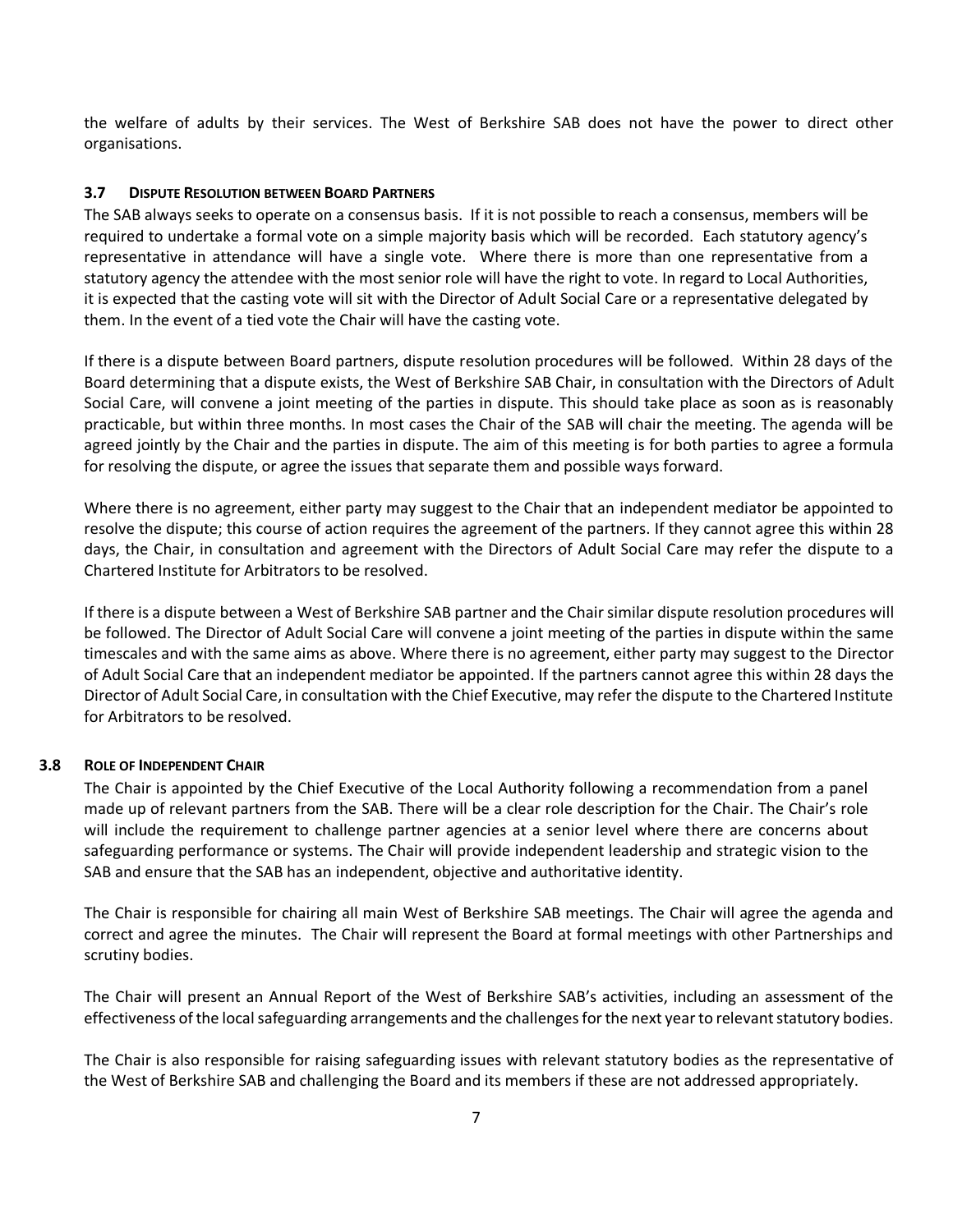The Chair should be independent, either as a voluntary or paid position under contract. The Chair does not report directly to the Chief Executive or the Lead Member, but should liaise with them and brief them on any issues of note and meet with them on an annual basis for a review of safeguarding governance and arrangements.

Board members will be consulted on the appointment of the Chair and with the Directors of Adult Social Care review the appointment annually to consider how effective the current arrangements are and whether the objectives of the Board are being met under the current Chair. The role of the Independent Chair is held for a period of 3 years to ensure consistency and continuity. Thereafter, a review of employment should be undertaken and members consulted on the continuation of the Chair.

#### **4 STRUCTURE OF THE BOARD**

#### **4.1 FREQUENCY OF MEETINGS**

The SAB will adopt the financial year April 1st – March  $31<sup>st</sup>$ . The full board will meet at least four times per year.

Extraordinary meetings may be called by the Independent Chair where a need arises. As much notice as possible will be given.

#### **4.2 MEMBERSHIP**

The full board will be chaired by the Independent Chair, who will agree the agenda. The SAB will elect a vice chair who will chair the meeting on occasions that the Independent Chair is unable to do so.

Organisations must designate particular, named people as their representative on the West of Berkshire SAB so that there is consistency and continuity in the membership of the Board. Members are required to nominate a suitable alternative representative in the event of them being unable to attend a meeting.

Membership should be from all key agencies or major service areas represented, and at as senior level as possible. The representative should hold a strategic position within their organisation with respect to safeguarding and promoting the welfare of adults. Board members and any suitable alternative representative must be:

- experienced in the work of their organisation;
- able to explain their organisation's priorities;
- able to promote the aims of the SAB;
- understand pressures facing front line practitioners;
- able to speak with authority within their organisation;
- hold their organisation to account; and
- commit their organisation on policy and practice and to agreed actions, including those with financial implications.

Members of the West of Berkshire SAB have a duty to contribute effectively to the work of the Board and its sub groups.

Board members will also be responsible for cascading information about the activity of the SAB as well as local and national developments to senior management teams and Executive Boards within their own agency.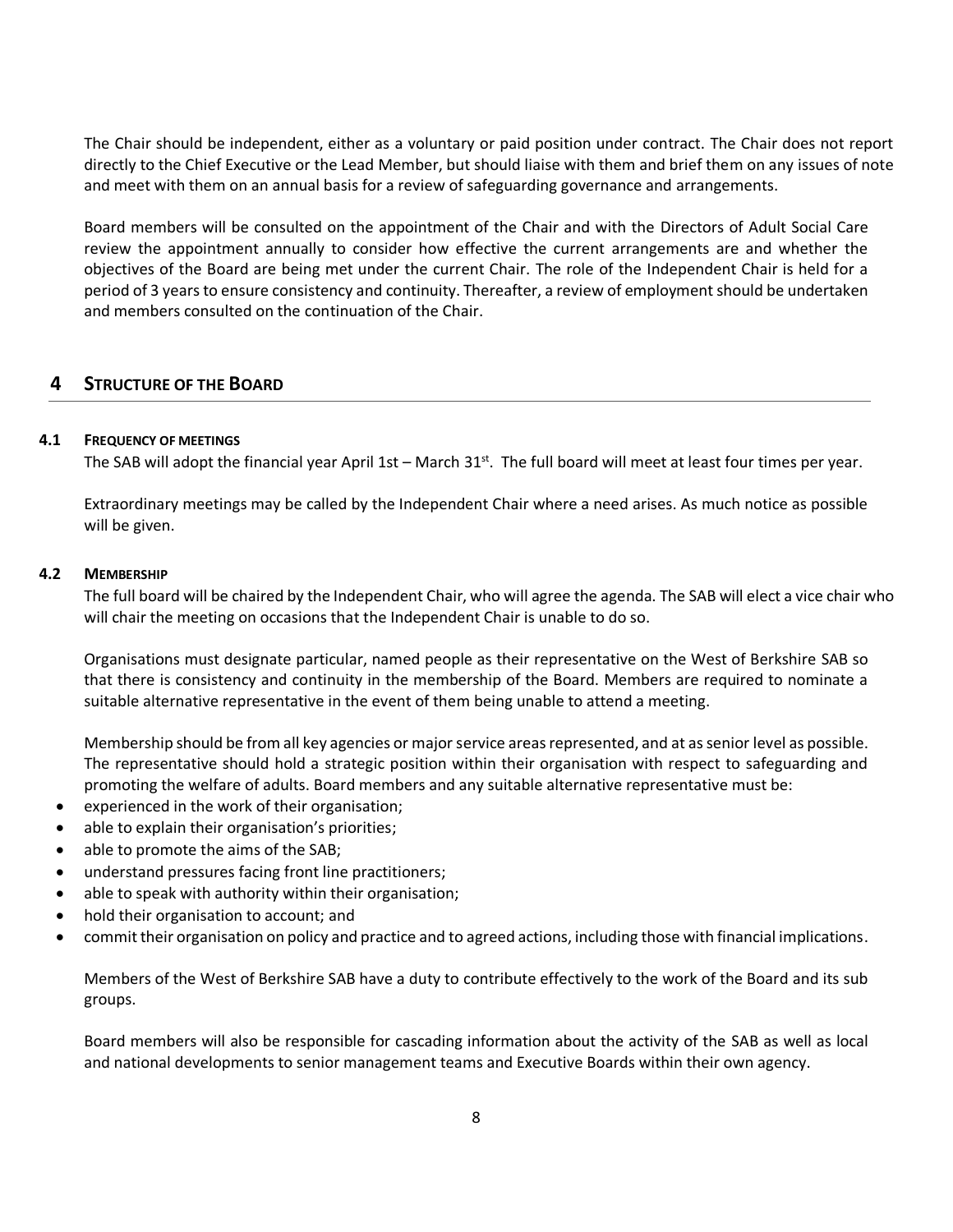In the event of a member no longer being able to represent their agency, reasonable notice should be given to the Independent Chair so that a replacement may be found.

Lay members will operate as full members of West of Berkshire SAB, participating in associated activities to:

- Support stronger public engagement in local safeguarding issues and contribute to an improved understanding of the West of Berkshire SAB adult protection work in the wider community.
- Challenge the West of Berkshire SAB on the accessibility by the public, adults and carers of its plans and procedures.
- Help to make links between the West of Berkshire SAB and community groups.

The Board regularly reviews membership to ensure it reflects those organisations that have a key role in safeguarding across the West of Berkshire and to ensure service users' views can be included within the voice of the Board.

The West of Berkshire SAB will include one senior representative from the organisations / services below:

- Clinical Commissioning Groups (CCGs)
- Berkshire Healthcare Foundation Trust (BHFT)
- Emergency Duty Service (EDS)
- Reading Borough Council (RBC)
- Royal Berkshire Fire and Rescue Service (RBFRS)
- Royal Berkshire NHS Foundation Trust (RBFT)
- South Central Ambulance Service, Berkshire Division (SCAS)
- Thames Valley Police (TVP)
- West Berkshire District Council (WBDC)
- Wokingham Borough Council (WBC)

The following members are virtual panel members who will attend Board meetings when there are items on the agenda specific to their areas:

- Thames Valley Community Rehabilitation Company
- NHS England Thames Valley Area Team
- National Probation Service
- Legal Representative
- Community Safety Partnership

Three Safeguarding Forums in the West of Berkshire provide opportunities for providers and service users to help drive the work of the Board. The Chair of the Forum is invited to attend the Board meeting when it is held in their area to present on relevant issues.

The SAB will secure the involvement of other relevant organisations, either by inviting them to be representatives of subgroups or through invitation for specific issues for discussion at a SAB meeting or through some other mechanism. In addition, links will be maintained with the following:

- Joint Legal Team
- Healthwatch
- Public Health and substance misuse team
- Service user and carer forums
- MAPPA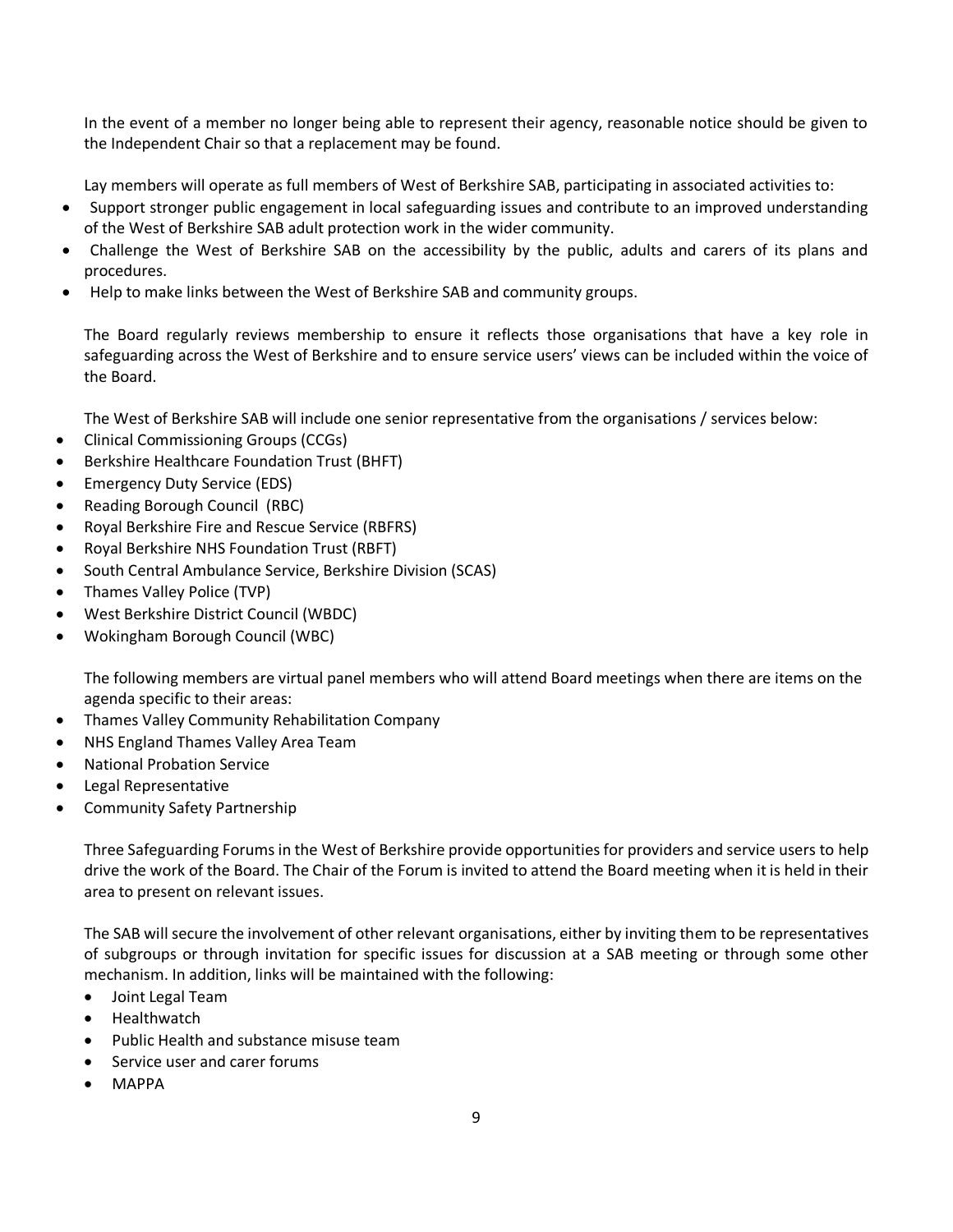- MARAC
- Advocacy services
- Department for Work and Pensions
- Office of the Public Guardian
- Coroner's office
- Care Quality Commission

At the discretion of the Chair, advising officers and observers can attend Board meetings. Advising officers provide information and professional expertise. They and observers may, at the discretion of the Chair, address meetings but are not members of the Board and cannot vote.

#### **4.3 ATTENDANCE**

For the Board to be successful and to achieve its goals it needs to be truly reflective of all partner agencies. Attendance at the Board is essential to its success. Board members are expected to attend a minimum of 75% of Board meetings.

For some individuals in smaller organisations, it is accepted that a 'virtual membership' is the only way they can commit to the Board. Rather than lose their voice, the Board will list these individuals as members and they will receive all minutes and paperwork and be informed by the Business Manager of agenda items that may be of specific interest to them or issues that the Board would like them to comment on.

Attendance at Board and subgroup meetings will be monitored and reported as part of the SAB's Annual Report and any issues regarding attendance of agencies will be raised with the agency concerned.

#### **4.4 QUORACY**

A meeting of the West of Berkshire SAB requires at least five members, representing at least four separate agencies, to be quorate. This quorum should always include either the Independent Chair or Business Manager. No decisions can be made without the meeting being quorate.

#### **4.5 RECORDS AND CONFIDENTIALITY**

The minutes of the West of Berkshire SAB meetings will be entered as a permanent record and submitted for approval at the next meeting.

The meetings of the West of Berkshire SAB will not be held in public, although the minutes of the Board will, subject to issues of confidentiality and legal considerations, be a public document and posted on the website.

Minutes are also shared with the Berkshire West Safeguarding Children Partnership.

Documents relating to Safeguarding Adults Reviews are only shared with the SAR Panel members and anonymised summaries are provided to the Board.

Papers must not be shared by Board members without the permission of the Independent Chair.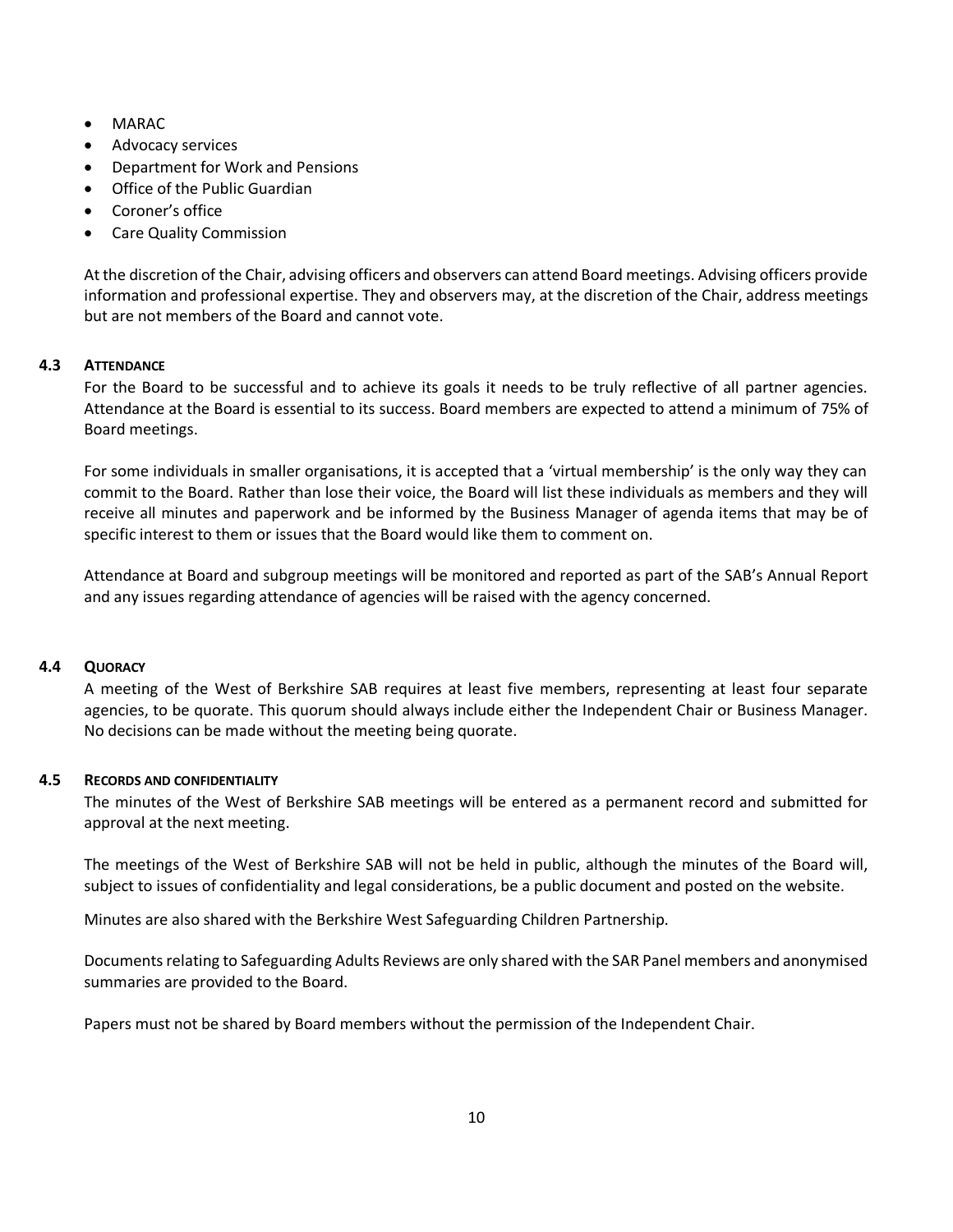## **5 SUBGROUPS**

There are seven Subgroups which meet quarterly, usually in advance of the Board meeting, and provide a written report to the each Board meeting. Time limited tasks groups may be set up for individual pieces of work. These will be agreed and monitored by the Board.

#### **5.1 PERFORMANCE &QUALITY SUBGROUP**

The Subgroup aims to

- To set an action plan to deliver the outcomes within the business plan
- Provide an interface with the Pan Berkshire 'Policy and Procedure' group
- Develop a range of mechanisms for measuring outcomes in respect of assuring the SAB about the effectiveness of safeguarding activity in practice, including implementation of Action Plans from SARs and trends being identified through data reporting
- Oversee performance and data quality of all safeguarding activity across the area
- Develop and maintain a framework, which ensures there are effective and accountable quality performance indicators and monitoring systems in place
- Produce regular reports to the SAB, which ensures a consistent approach and good quality of safeguarding provision is maintained across all partner agencies
- Consider trends in safeguarding activity and share these with the SAB and the other subgroups for them to support relevant work, as required

#### **5.2 Learning and Development**

- Ensure that the Berkshire Multi-agency Safeguarding Adults Policy and Procedures are used within training.
- Develop and regularly review the training standards.
- Promote best practice and support the Board to raise awareness of safeguarding adults through training.
- Provide advice and guidance to support a range of learning solutions to meet identified learning needs.

#### **5.3Communication and Publicity**

- Improve communication from and to the Board and establish a consistent approach across the West of Berkshire.
- Raise the profile of Board, its function and purpose.
- Improve engagement with a wider range of stakeholders, service users and carers on behalf of the Board.
- Assure the Board that partners are aware of the need to promote awareness and that opportunities are taken to prevent abuse.

#### **5.4 SAFEGUARDING ADULTS REVIEW PANEL**

The aims of the SAR Panel are to ensure that:

- the SAB has in place sound mechanisms for identification of potential Safeguarding Adults Reviews;
- proper processes are followed in each case; and that
- learning from local, regional and national cases is embedded across the partnership.

#### **5.5 POLICY & PROCEDURES – BERKSHIRE WIDE**

The three Safeguarding Adults Boards in Berkshire (Bracknell Forest and Windsor & Maidenhead, Slough and West of Berkshire) are committed to ensuring that all agencies work together to minimise the risk of abuse or neglect to vulnerable adults and to safeguard effectively where abuse or neglect have or may have occurred.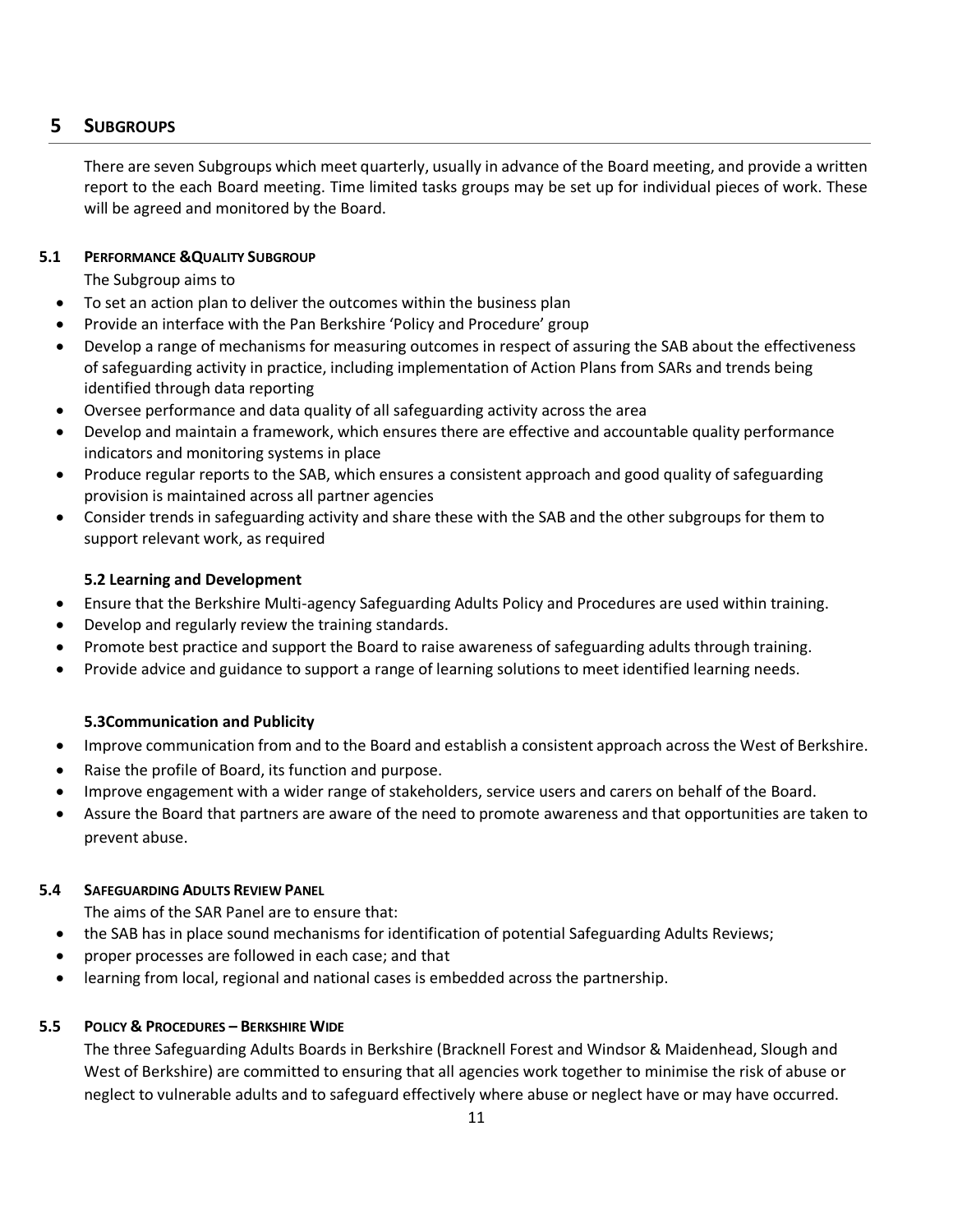The Safeguarding Adults Policy and Procedures Sub Group's purpose is to:

- Ensure that Berkshire Multi-Agency Policy and Procedures commissioned by the Boards is developed and reviewed on a regular basis (twice yearly) to ensure that safeguarding adult's activity in Berkshire is robustly and effectively coordinated between and within each agency.
- Ensure that all Berkshire Multi-Agency Policy and Procedures promote confidentiality, dignity and effective access to safeguarding for all communities across Berkshire and promote Making Safeguarding Personal in line with legal requirements.

#### **5.6 VOLUNTARY SECTOR AND HEALTHWATCH SUBGROUP**

- To open communication between SAB, VCS and Healthwatch across the partnership to ensure that their knowledge is considered when agreeing board priorities.
- To contribute to work of the SAB
- Specific Business Plan tasks

#### **5.7 SUBGROUP CHAIRS**

A forum to regularly to check and discuss progress against the Boards Business Plan; ensuring that subgroups have insight into each other's work to avoid duplication and promote best practice.

#### **6 STRATEGIC PLAN**

The SAB will publish a Strategic Plan covering each financial year outlining its strategy for achieving its objectives and what each member is to do to implement that strategy. In preparing its strategic plan, the SAB will consult with Board members, Healthwatch and other stakeholders including the local community, specifically adults who have experienced the safeguarding process.

The Strategic Plan will outline a set of key priorities and objectives which the SAB will use as benchmarks to assess the performance and effectiveness of local services in relation to safeguarding related activities. The scope of the SAB includes a broad range of activities to improve outcomes for adults at risk by promoting awareness, improving practice and learning and the prevention of harm to adults across a range of areas of activity.

Individual partners are expected to use their own internal governance arrangements to seek wider endorsement of and contribution to the plan.

#### **7 ANNUAL REPORT**

Each year the SAB will publish an Annual Report outlining the progress of safeguarding adults work in the West of Berkshire in the past year. The Chair will coordinate the production of the annual report, but this will be agreed by the Partner agencies and will detail:

- what it has done during that year to achieve its objective;
- what each member has done during that year to implement the objectives of its Strategic Plan;
- the findings of any safeguarding adults reviews which have concluded in that year (whether or not they began in that year);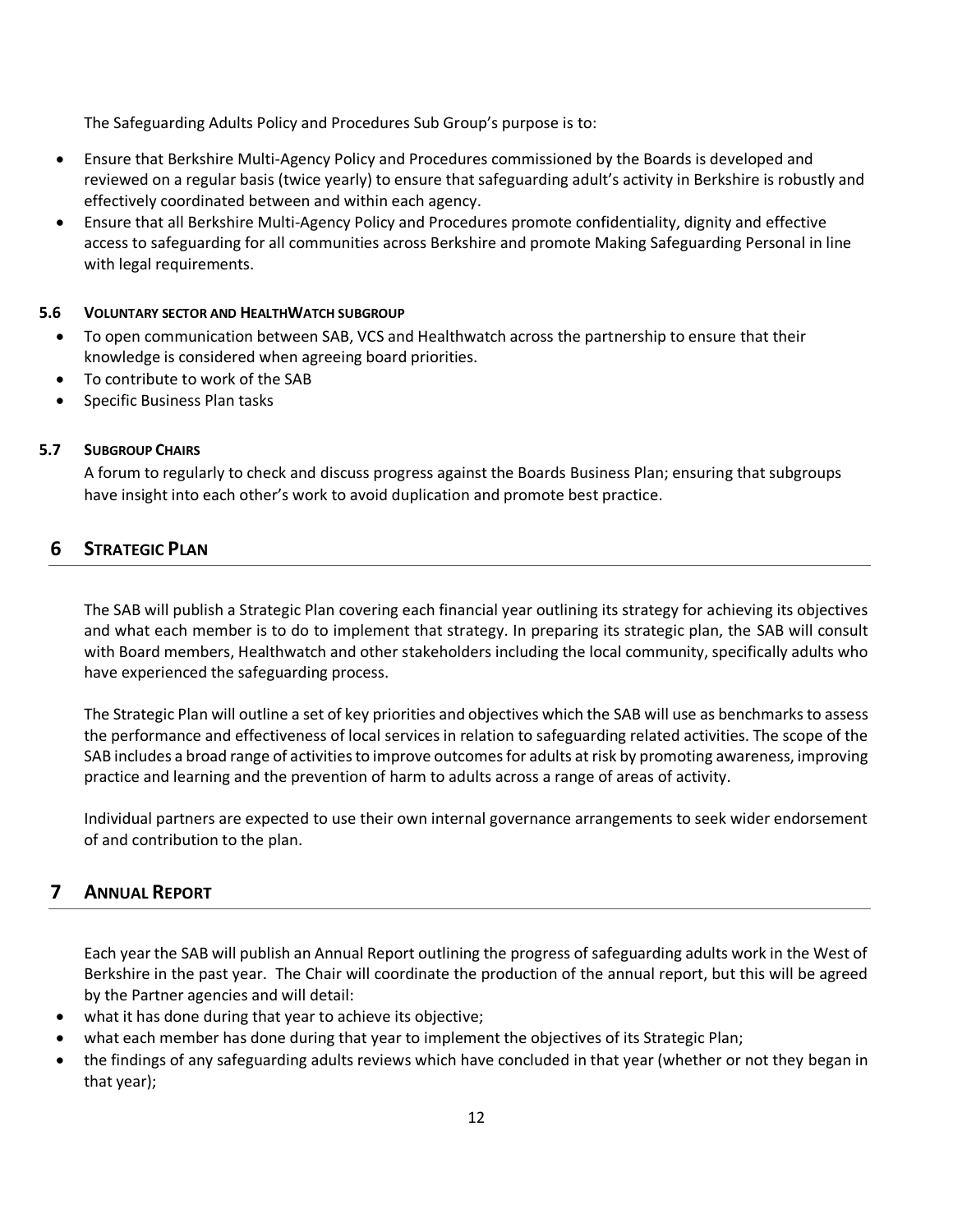- the reviews arranged by it under that section which are ongoing at the end of that year (whether or not they began in that year);
- what it has done during that year to implement the findings of any SARs; and
- where it decides during that year not to implement a finding of a review arranged by it under that section, the reasons for its decision.

The SAB will send a copy of the report to:

- The Chief Executive of all partner agencies.
- The Leader of Reading Borough Council, West Berkshire District Council and Wokingham Borough Council.
- The Chairs of the Health and Wellbeing Boards.
- Berkshire West Safeguarding Children Partnership
- Healthwatch.

The West of Berkshire SAB Strategic Plan, Business Plan and Annual Report will be public documents and will be published on the Board's website.

#### **8 FUNDING**

The SAB's funding partner agencies will contribute annually, at an agreed payment level or, where previously agreed through services in kind to the funding required to meet the responsibilities, duties and objectives of the SAB. The members agree to the establishment and maintenance of a pooled fund which will be managed by the host Local Authority on behalf of Board Partners. The fund will be used for resourcing the Board to ensure it meets its responsibilities, duties and objectives. A transparent budget monitoring process will be employed by the host Local Authority, with regular updates provided to the Board. Any unspent funds will be carried over to the next financial year. The financial year will run from the 1 April to the 31 March the following year, with contributing agencies being invoiced by the 1 October each year.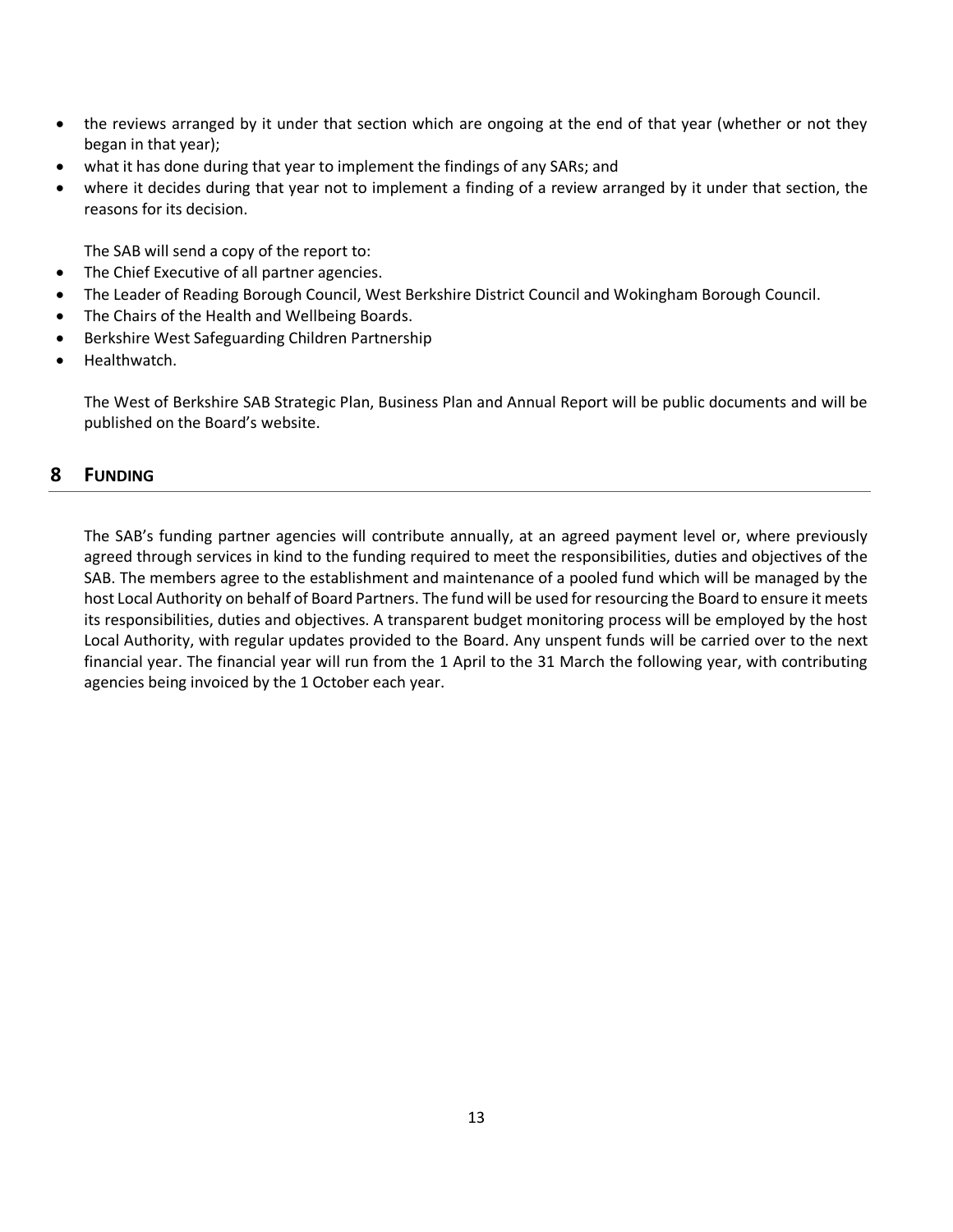# **Memorandum of Understanding** *Board Member Roles and Responsibilities*

#### **1 IN RELATION TO THE BOARD MEETINGS:**

- To attend all meetings and for the whole meeting. The minimum expectation is to attend 75% of meetings in a year.
- To be punctual.
- To read all papers prior to the meeting and be prepared to contribute to the discussion.
- To nominate a named deputy who will attend on occasions when attendance is not possible who will be properly briefed to address the issues on the agenda, to present relevant agenda items and to make decisions on behalf of the agency.
- To declare any conflict of interests to the SAB Chair.

#### **2 IN RELATION TO THE BOARD MEMBER'S OWN AGENCY**

The key role is to champion and lead the safeguarding agenda within their agency, to include the following activities:

- To promote the need for a named lead for Safeguarding Adults within their agency.
- To ensure that relevant departments within their agency contribute to the safeguarding work of the Board:
	- ➢ Human Resources contribution to Safe Recruitment.
	- $\triangleright$  Finance contribution to the budget for safeguarding work.
	- ➢ Training contribution to single agency and multi-agency training programme for safeguarding.
	- $\triangleright$  Media and Communications Teams contribution to media management and publicity.
	- ➢ Data and ICT contribution to the Safeguarding Agenda.
	- ➢ Information systems.
- To bring to the SAB agenda, issues regarding safeguarding that relate primarily to their own agency but which have implications for the co-operation between agencies and the monitoring role of the Board e.g. performance assessments, audits of practice, new guidelines either national regional or local.
- To alert to independent chair of any potential conflict of interest when carrying out Board business.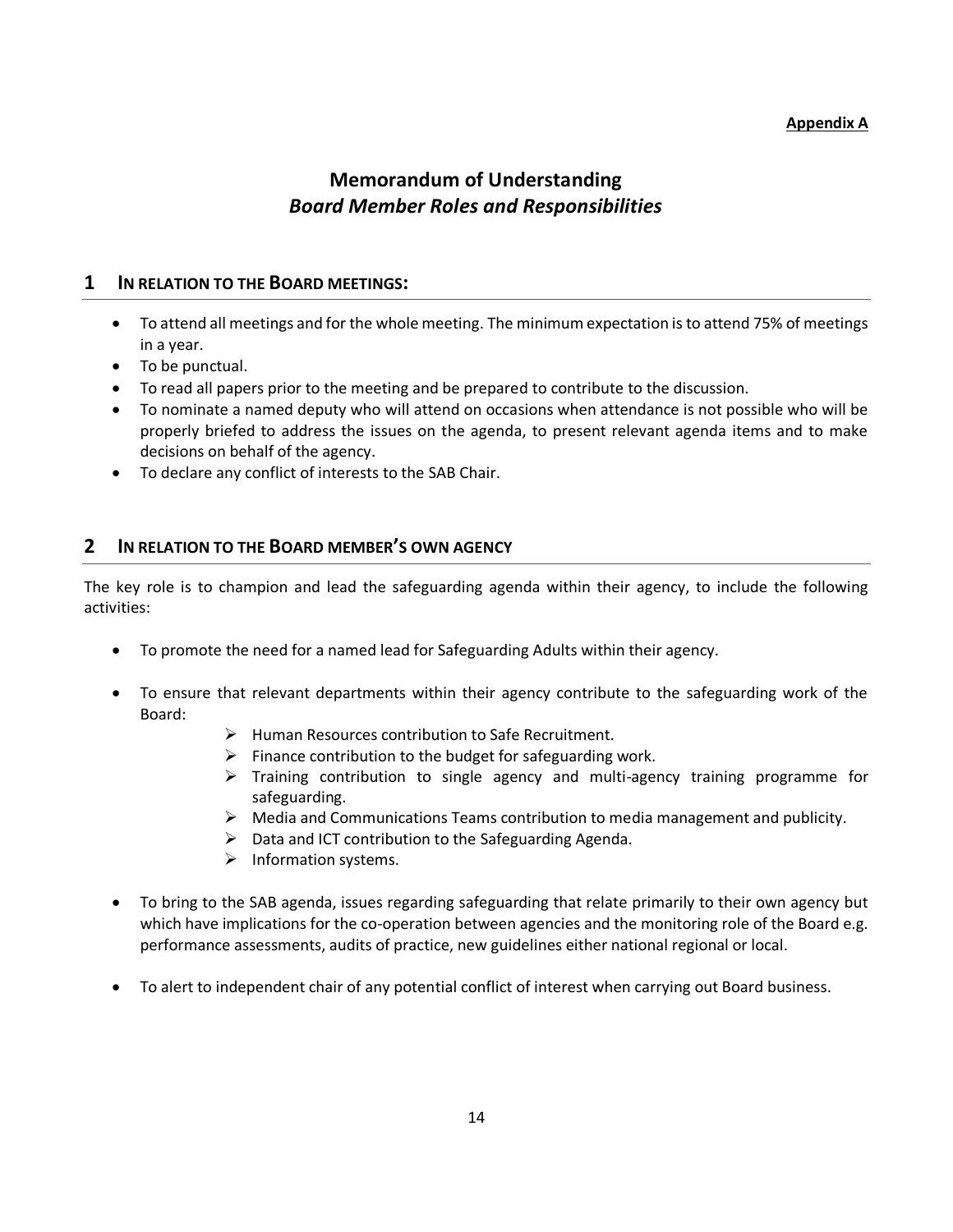### **3 IN RELATION TO THE BOARD'S BUSINESS**

- To lead on key activities outlined in the Business Plan and work programmes of the Subgroups and any additional activities to deliver the key priorities and outcomes of the SAB.
- To be prepared to chair and participate in subgroups and task and finish groups and to resource these from their agencies where necessary, making sure that representatives are briefed about the strategic context and priorities of the SAB, attend regularly and make relevant contributions.
- To work within their agencies to ensure that information is communicated efficiently and that activities within the agency are coordinated.
- To communicate key messages about safeguarding within their own agencies.
- To complete required tasks within agreed deadlines.
- To share accountability for multi-agency work in safeguarding proactively.
- To be responsible for identifying poor performance in safeguarding practice within their agency and other agencies, and where responsible for that area of work, acting to address this or bringing it to the attention of the relevant person. Where poor practice continues despite intervention or due to circumstances beyond the individual's sphere of influence, to bring the concerns to the Board.
- Where required, be a member of a Safeguarding Adults Review Panel and carry out the responsibilities this entails or commission such membership from within their agency.

#### **4 IN RELATION TO OTHER PARTNER AGENCIES:**

- To know and understand the roles and responsibilities of other agencies and to hold them to account.
- To support other agencies by respecting and valuing their contribution and actively seeking to contribute to the work they are leading on, ensuring that activity is collaborative and avoids duplication or creating avoidable gaps in provision.
- To challenge attitudes, actions and practices that do not support the objectives of the SAB.
- To deliver on the Business Plan and work programme(s) and to contribute to the identification and review of priorities.
- To provide support to the agency representatives on the SAB subgroups in identifying and accessing sources of performance information in order to contribute to the performance management and priorities for the SAB.
- To adhere to the Board's Communication Protocol in the event of a Significant Safeguarding Incident.

## **5 THE SAB COMMITMENT TO MEMBERS**

The SAB is supported by an Independent Chair and Business Manager and the following processes are in place to support the work of the board, individual members and their agencies.

• All papers will be sent out a minimum of one week (5 working days) before each meeting.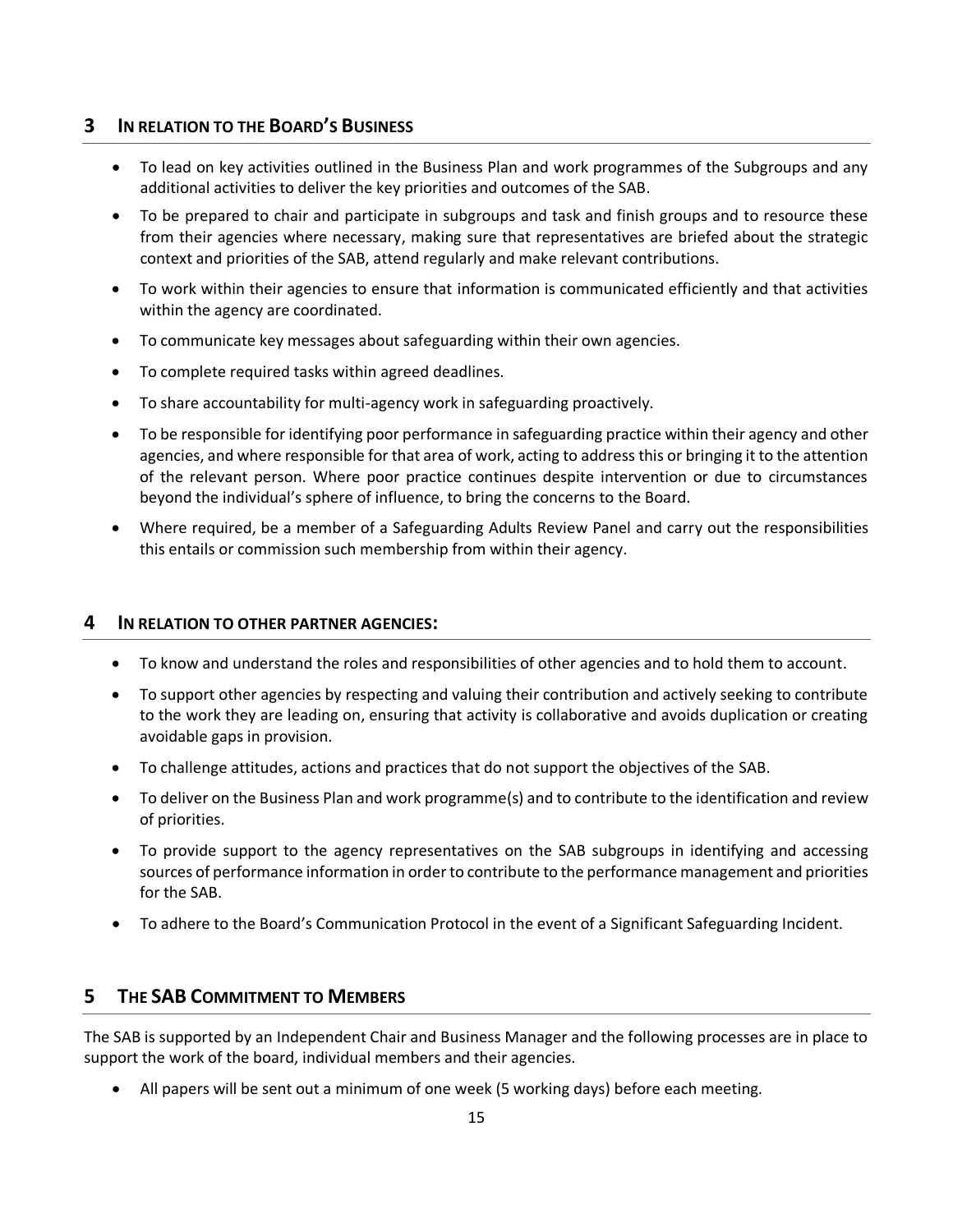- Minutes will be sent out 2 weeks after the meeting to ensure that actions can be completed.
- To ensure the effectiveness of the board, reminders on action points will be sent in a timely fashion.
- Board meetings are quarterly and will last for three hours.

I the undersigned confirm my role as member of the West of Berkshire SAB and agree to carry out my responsibilities as set out in the Board's Constitution.

Name and Position:

Signature:

Date:

I confirm membership of the above and welcome them to the West of Berkshire SAB.

Name and Position: Teresa Bell SAB Independent Chair

Torea Bell

Signature:

Date: December 2020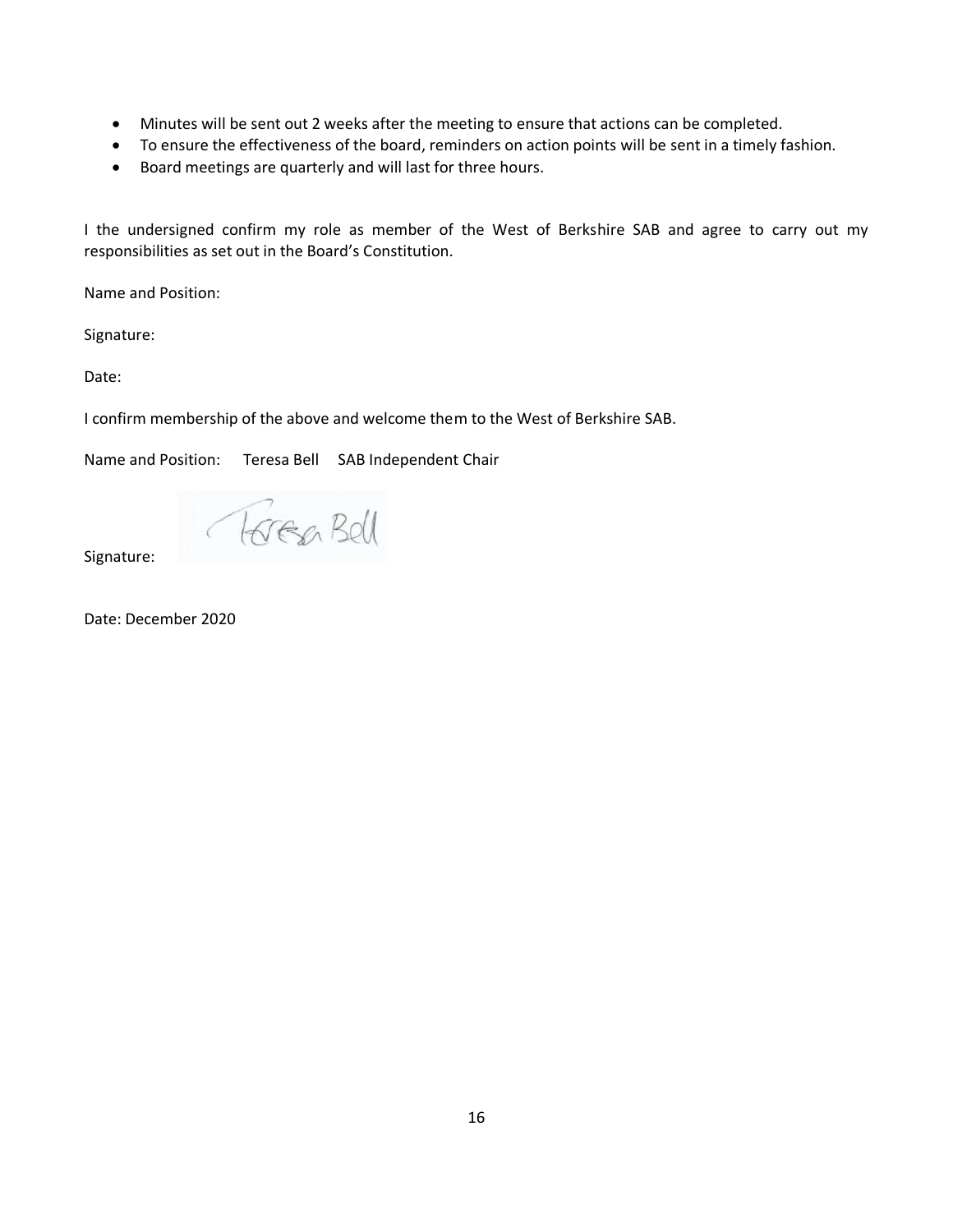#### **Appendix B**

# **Arrangements to Apply the SAB's Powers Under s45 of the Care Act**

The Care Act introduces a new duty for Safeguarding Adults Boards. In essence section 45 of the Care Act means that:

- A person must supply information on request by the SAB if he/she is likely to have information relevant to the SAB's functions.
- The information can be about the person, or a function or activity they engage in, or a person in respect of whom they exercise the function / activity.

The power to request information could be used when carrying out a Safeguarding Adults Review, but might also assist in the context of an ongoing safeguarding investigation, particularly if issues are raised about the disclosure of relevant information. The request places the person it is made to under a duty to disclose.

It is the Board rather than Adult Social Care or any other agency which has the power to request disclosure.

The SAB has agreed an arrangement for requesting information in urgent cases, as outlined in the following procedure:

- 1. As the delegate of the Safeguarding Adults Board, the Chair or her nominee may request proportionate and relevant information which is required to assist in a safeguarding adults investigation.
- 2. A referral may be made to the Chair and should identify the agency or individual and the information sought from them, together with a brief statement of the reasons for seeking disclosure, and timescale. In specifying a timescale for disclosure, the Chair will consider both the urgency of the request and the time likely to be needed to make available the information requested.
- 3. The Chair will consider the referral and decide whether to make a request. Any individual or agency recipient will be given the opportunity to state any exceptional reasons for withholding information which has been requested. In deciding whether to make a request, the Chair will consider any exceptional reasons put forward for withholding some or all of the information and will balance these against the likely importance of the information to the achievement of the Board's functions. Any objections to a request under section 45 could be referred to an independent third party, whose decision on behalf of the Board would be final.